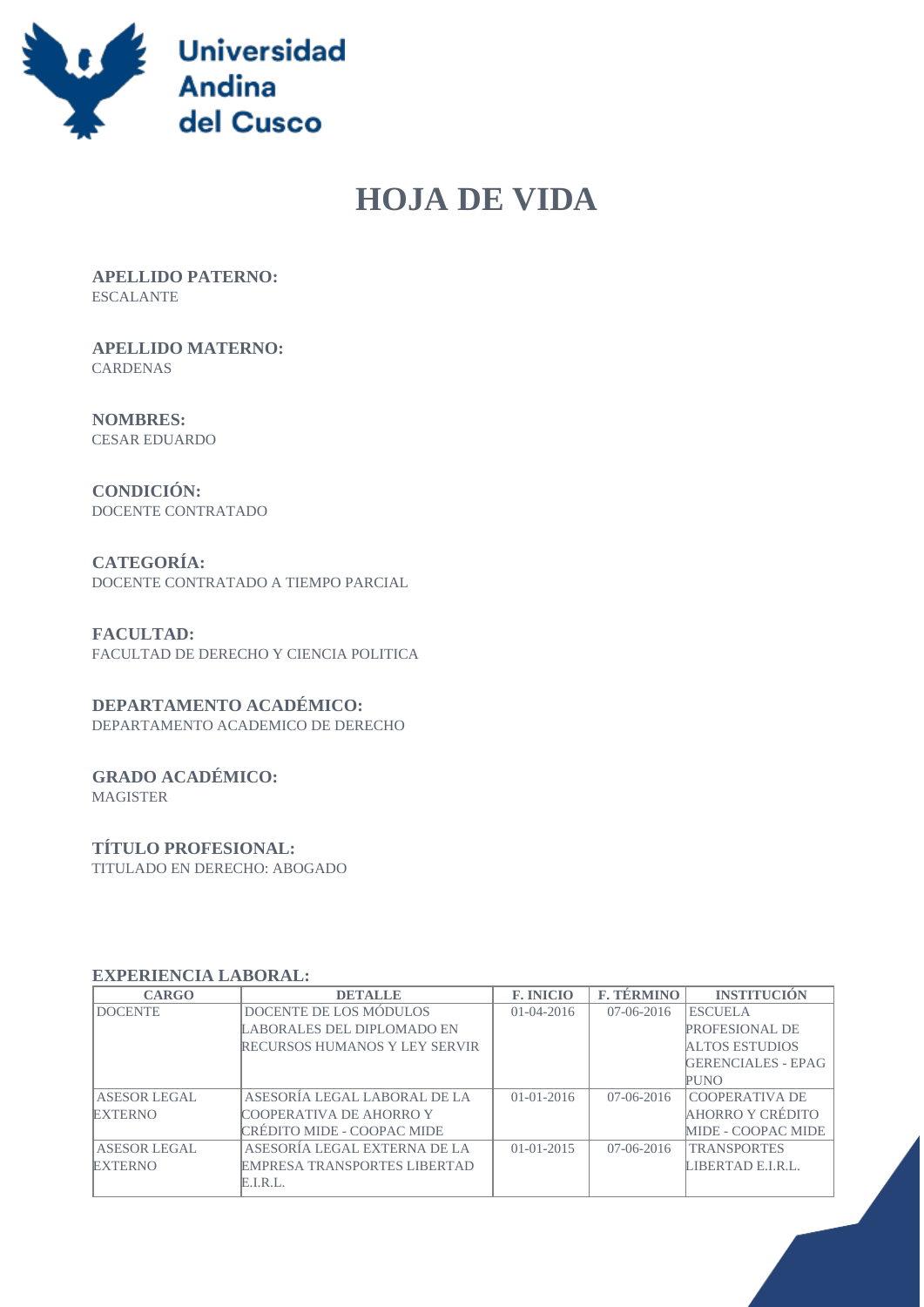| <b>ASESOR LEGAL</b>    | ASESORÍA LEGAL LABORAL A FAVOR                                  | $01 - 01 - 2015$ | 07-06-2016       | <b>MUNICIPALIDAD</b>                  |
|------------------------|-----------------------------------------------------------------|------------------|------------------|---------------------------------------|
| <b>EXTERNO</b>         | DE LA MUNICIPALIDAD DISTRITAL DE<br>WANCHAQ - GESTIÓN 2015-2018 |                  |                  | <b>DISTRITAL DE</b><br><b>WANCHAO</b> |
| <b>ASESOR LEGAL</b>    | ASESORÍA LEGAL LABORAL                                          | $01 - 12 - 2014$ | 07-06-2016       | <b>CONVENTO SANTO</b>                 |
| <b>EXTERNO</b>         | EXTERNA DEL CONVENTO SANTO                                      |                  |                  | DOMINGO DEL CUSCO                     |
|                        | DOMINGO DEL CUSCO - ORDEN                                       |                  |                  | ORDEN DOMINICA                        |
|                        | <b>DOMINICA</b>                                                 |                  |                  |                                       |
| <b>ASESOR LEGAL</b>    | ASESORÍA LEGAL LABORAL                                          | 01-08-2014       | $31 - 12 - 2015$ | COOPERATIVA DE                        |
| <b>EXTERNO</b>         | EXTERNA DE LA COOPERATIVA DE                                    |                  |                  | AHORRO Y CRÉDITO                      |
|                        | AHORRO Y CRÉDITO SANTO                                          |                  |                  | SANTO DOMINGO DE                      |
|                        | <b>DOMINGO DE GUZMÁN</b>                                        |                  |                  | <b>GUZMÁN</b>                         |
| <b>ASESOR LEGAL</b>    | ASESORÍA LEGAL LABORAL                                          | 01-08-2014       | 07-06-2016       | <b>FINANCIERA</b>                     |
| <b>EXTERNO</b>         | <b>EXTERNA DE LA EMPRESA</b>                                    |                  |                  | <b>CREDINKA</b>                       |
|                        | FINANCIERA CREDINKA S.A.                                        |                  |                  |                                       |
| <b>PROFESOR</b>        | PROFESOR DE LA ASIGNATURA DE                                    | 01-08-2014       | 30-04-2015       | <b>CENTRO PRE</b>                     |
|                        | EDUCACIÓN CÍVICA                                                |                  |                  | UNIVERSITARIO DE                      |
|                        |                                                                 |                  |                  | LA UNIVERSIDAD SAN                    |
|                        |                                                                 |                  |                  | <b>ANTONIO ABAD DEL</b>               |
|                        |                                                                 |                  |                  | <b>CUSCO - CEPRU</b>                  |
|                        |                                                                 |                  |                  | <b>UNSAAC</b>                         |
| <b>DOCENTE</b>         | DOCENTE DEL CESPROFE DE LA                                      | 01-08-2014       | 15-09-2014       | <b>UNIVERSIDAD</b>                    |
|                        | CARRERA PROFESIONAL DE DERECHO                                  |                  |                  | <b>ANDINA DEL CUSCO</b>               |
|                        | Y CIENCIA POLÍTICA DE LA                                        |                  |                  |                                       |
|                        | UNIVERSIDAD ANDINA DEL CUSCO,                                   |                  |                  |                                       |
|                        | REGENTANDO EL CURSO DE                                          |                  |                  |                                       |
|                        | DERECHO DEL TRABAJO INDIVIDUAL                                  |                  |                  |                                       |
|                        | Y DERECHO DEL TRABAJO                                           |                  |                  |                                       |
|                        |                                                                 |                  |                  |                                       |
| <b>ASESOR LEGAL</b>    | <b>COLECTIVO</b><br>ASESORÍA LEGAL LABORAL DE LA                | 30-07-2014       | 07-06-2016       | ONG MICROCRÉDITOS                     |
| <b>EXTERNO</b>         | ONG MICROCRÉDITOS PARA EL                                       |                  |                  | <b>PARA EL</b>                        |
|                        |                                                                 |                  |                  |                                       |
|                        | DESARROLLO LA CHUSPA MIDE                                       |                  |                  | <b>DESARROLLO LA</b>                  |
| <b>ASESOR LEGAL</b>    | ASESORÍA LEGAL EXTERNA DE LA                                    | $01-04-2014$     | 07-06-2016       | <b>CHUSPA MIDE</b><br><b>EDPYME</b>   |
| <b>EXTERNO</b>         | EMPRESA EDPYME SOLIDARIDAD Y                                    |                  |                  | <b>SOLIDARIDAD Y</b>                  |
|                        | DESARROLLO EMPRESARIAL SAC                                      |                  |                  | DESARROLLO                            |
|                        |                                                                 |                  |                  | <b>EMPRESARIAL SAC</b>                |
| <b>ASESOR LEGAL</b>    | ASESORÍA LEGAL LABORAL                                          | $01 - 01 - 2014$ | 07-06-2016       | <b>CAJA MUNICIPAL DE</b>              |
| <b>EXTERNO</b>         | EXTERNA DE LA CAJA MUNICIPAL DE                                 |                  |                  | AHORRO Y CRÉDITO                      |
|                        | AHORRO Y CRÉDITO CUSCO - CMAC                                   |                  |                  | CUSCO - CMAC CUSCO                    |
|                        | <b>CUSCO</b>                                                    |                  |                  |                                       |
| <b>GERENTE GENERAL</b> | SOCIO FUNDADOR DE LA EMPRESA                                    | $01 - 01 - 2013$ | 07-06-2016       | <b>EMPRESA ASESORÍA</b>               |
|                        | ASESORÍA LEGAL SAC, EMPRESA                                     |                  |                  | <b>LEGAL SAC</b>                      |
|                        | DEDICADA A LA ASESORÍA LABORAL                                  |                  |                  |                                       |
|                        | PATRONAL.                                                       |                  |                  |                                       |
| <b>ASESOR LEGAL</b>    | ASESORÍA LEGAL LABORAL                                          | $01 - 01 - 2012$ | $31 - 12 - 2013$ | PER PLAN COPESCO                      |
| <b>EXTERNO</b>         | EXTERNA DEL PER PLAN COPESCO                                    |                  |                  |                                       |
| <b>ASESOR LEGAL</b>    | ASESORÍA LEGAL LABORAL                                          | $01 - 01 - 2011$ | 07-06-2016       | <b>CENTRO BARTOLOMÉ</b>               |
| <b>EXTERNO</b>         | <b>EXTERNA DEL CENTRO DE ESTUDIOS</b>                           |                  |                  | DE LAS CASAS - CBC                    |
|                        | REGIONALES ANDINOS BARTOLOMÉ                                    |                  |                  |                                       |
|                        | DE LAS CASAS                                                    |                  |                  |                                       |
| <b>ASESOR LEGAL</b>    | ASESORÍA LEGAL LABORAL                                          | $01 - 01 - 2011$ | 31-12-2014       | <b>HOGAR CLÍNICA SAN</b>              |
| <b>EXTERNO</b>         | EXTERNA DEL HOGAR CLÍNICA SAN                                   |                  |                  | <b>JUAN DE DIOS CUSCO</b>             |
|                        | JUAN DE DIOS CUSCO                                              |                  |                  |                                       |
| <b>ASESOR LEGAL</b>    | ASESORÍA LEGAL LABORAL A FAVOR                                  | $01 - 01 - 2011$ | 31-12-2014       | <b>MUNICIPALIDAD</b>                  |
| <b>EXTERNO</b>         | DE LA MUNICIPALIDAD DISTRITAL DE                                |                  |                  | <b>DISTRITAL DE TINTA</b>             |
|                        | TINTA - GESTIÓN 2011-2014                                       |                  |                  |                                       |
| <b>ASESOR LEGAL</b>    | ASESORÍA LEGAL LABORAL                                          | $01 - 01 - 2010$ | 07-06-2016       | <b>CENTRO EDUCATIVO</b>               |
| <b>EXTERNO</b>         | EXTERNA DEL CENTRO EDUCATIVO                                    |                  |                  | <b>OCUPACIONAL</b>                    |
|                        |                                                                 |                  |                  |                                       |
|                        | OCUPACIONAL MÁXIMO NIVEL                                        |                  |                  | MÁXIMO NIVEL<br><b>INSTITUTO</b>      |
| <b>ASESOR LEGAL</b>    | ASESORÍA LEGAL LABORAL                                          | $01 - 01 - 2010$ | 07-06-2016       |                                       |
| <b>EXTERNO</b>         | EXTERNA DEL INSTITUTO CULTURAL                                  |                  |                  | <b>CULTURAL PERUANO</b>               |
|                        | PERUANO NORTEAMERICANO CUSCO                                    |                  |                  | NORTEAMERICANO                        |
|                        | <b>ICPNAC CUSCO</b>                                             |                  |                  | <b>CUSCO</b>                          |
| <b>ASESOR LEGAL</b>    | ASESORÍA LEGAL LABORAL                                          | $01 - 01 - 2010$ | 07-06-2016       | <b>SERVICIOS</b>                      |
| <b>EXTERNO</b>         | EXTERNA DE LA EMPRESA SERVICIOS                                 |                  |                  | <b>GENERALES S.A.</b>                 |